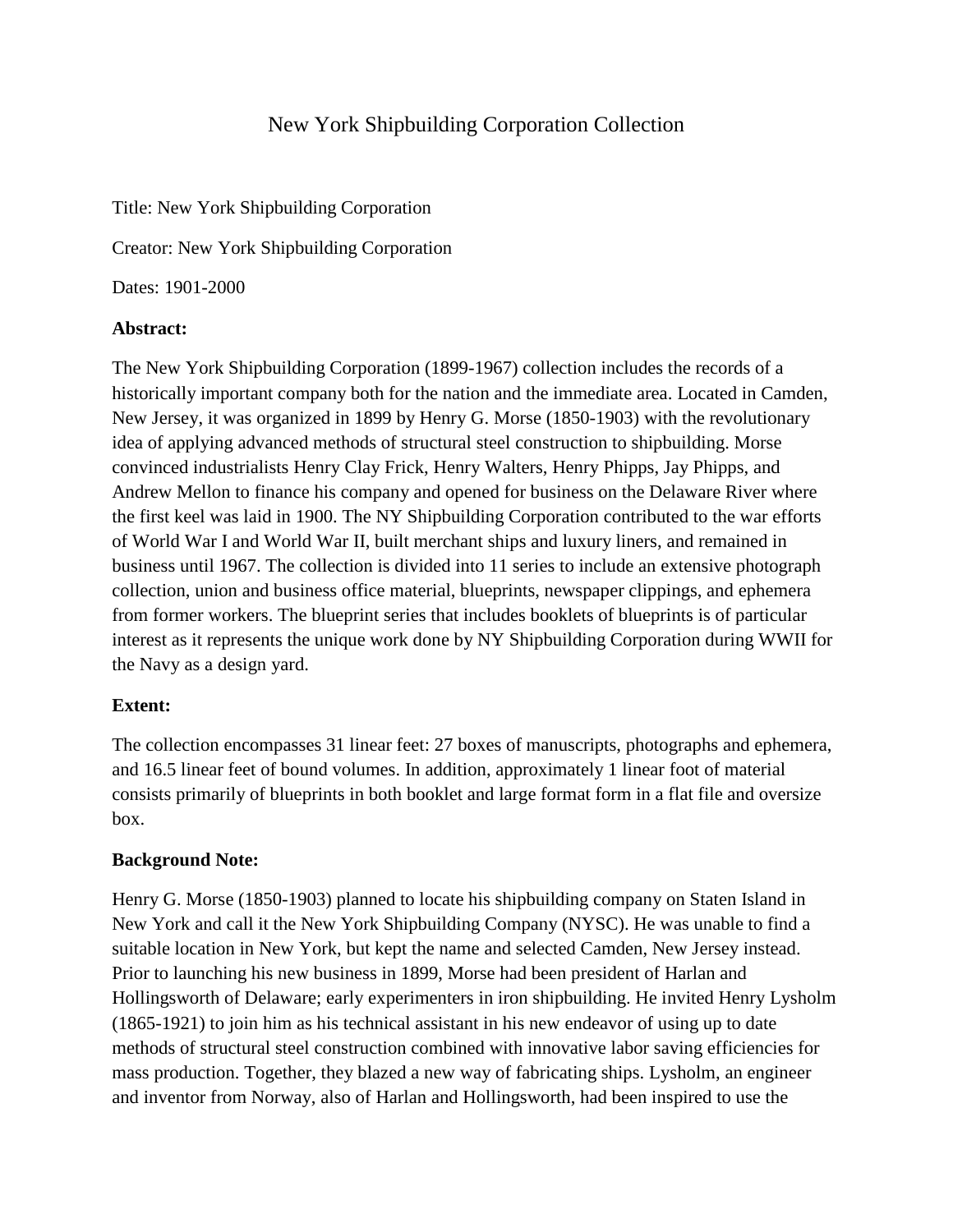templating system used in bridge construction for ship building. Considered a wild idea at the time, he developed the loft template system and later invented the Lysholm plate punching table which gave control of the punch and movements of the plate to a single operator thereby eliminating the labor of several men per punch and increasing output significantly.

Morse and Lysholm set up overhead cranes to connect all parts of the yard, originally capable of handling 100 tons; eventually they were designed to handle 300 tons allowing for heavy boilers and other machinery to be swung into place. They also provided covered ways throughout the plant to protect against uncomfortable weather conditions.

In addition to bringing Lysholm with him to start his new business, Morse convinced industrialists Henry Clay Frick, Henry Walters, Henry Phipps, Jay Phipps, and Andrew Mellon to finance his company, and with that, the NYSC was open for business on the Delaware River with the first keel laid in 1900.

Unfortunately, Morse died in 1903 but the business endured through various changes in ownership and highs and lows in the shipbuilding industry. The company changed hands to include the American International Corporation, the American Brown Boveri Electric Corp., Cord Corporation, Aviation Corporation (AVCO), and Merritt Chapman and Scott Corporation. At one time the NYSC's name was changed, but by 1931, the original moniker was restored when the general superintendent Tom Allen painted **The New York Shipbuilding Corporation**  in big bold letters on a building. The sentiment was made clear that no matter who owned the business going forward, this was its name.

The impact of NYSC went beyond business for the city of Camden to include housing developments. During WWI, the United States carried out an emergency shipbuilding program and in cooperation with the NYSC, the Emergency Fleet Corp. built housing developments to accommodate thousands of workers and their families. NYSC employed 17,500 people during WWI. At this time, Yorkship Village (now Fairview) was built and the community around Morgan Boulevard was expanded and called Morgan Village. Plans for Yorkship Village were prepared by architect E.D. Litchfield of New York at one sixth of his usual billing. He envisioned "a place of light rooms and clean yards, with adequate playgrounds and amusement fields." The village included narrow winding residential tree lined streets and a central village square.

In the 1920s, the United States mandated that it was necessary to have an adequate merchant marine and specialists from around the world representing 146 trades, worked to build ships with specialized machinery on site. NYSC offered English language courses to their employees and together with Drexel Institute of Philadelphia, technical training courses were offered. A hospital, cafeteria, sports teams and a club house were also available to employees.

During WWII, the government carried out another emergency shipbuilding program with the result of NYSC employing 34,000 people for the war effort. The Navy utilized NYSC as a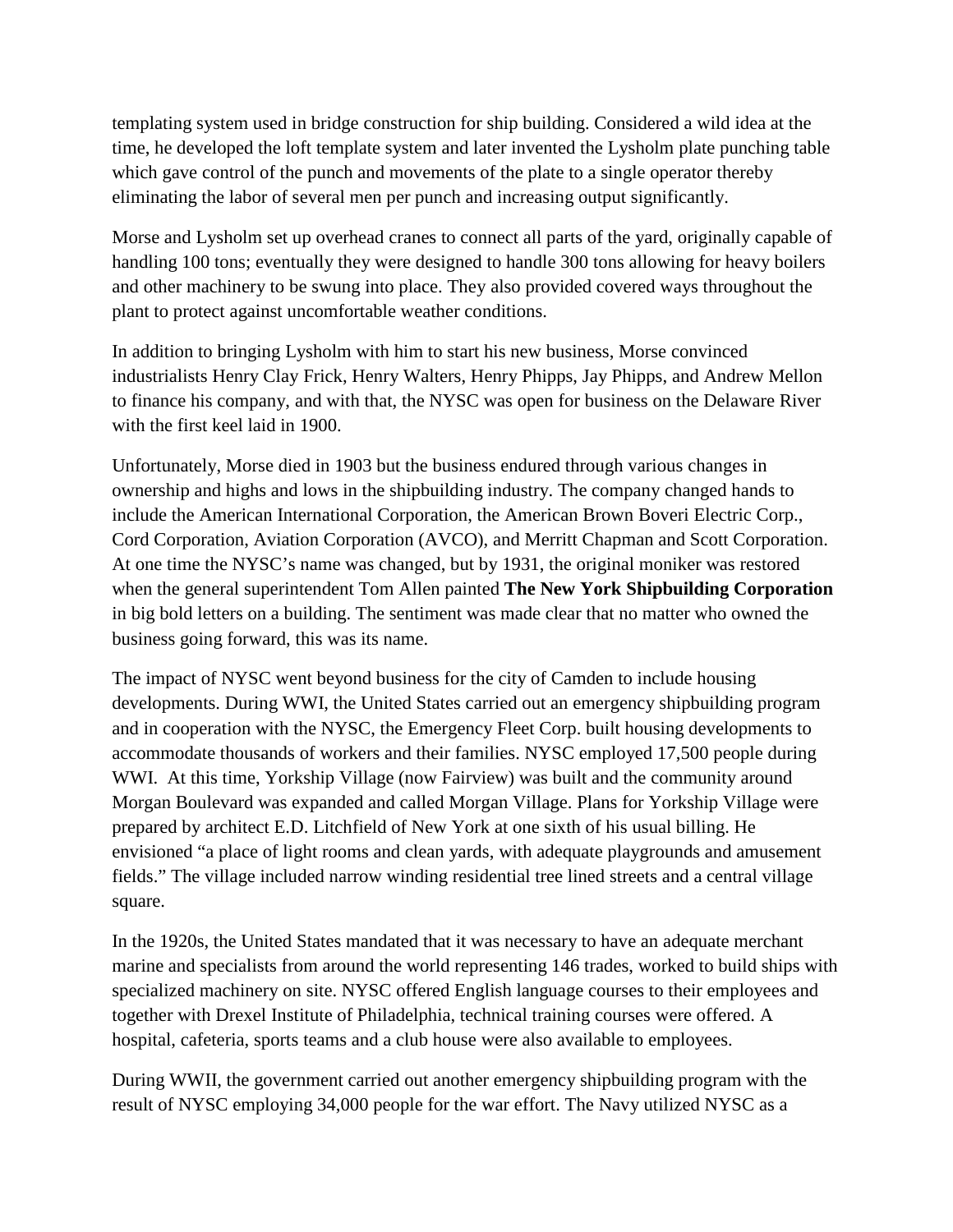design yard to prepare detail designs for all classes of naval vessels built in the yard. Duplicates of the plans were shared with other yards around the country to construct duplicate naval ships. To accommodate 650 draftsmen and supervisory engineers, NYSC built a new drafting room in 1939. The decision was made to concentrate entirely on naval work with the goal of quicker and greater output for the war effort.

The work force included women as well as men, with Margaret Mary Hobbins and Nora Olsen stepping up to become welders for NYSC in 1942.

During slack times for shipbuilding, the yard undertook general engineering work such as caissons for the Philadelphia to Camden Bridge, railroad car frames, tenders for locomotives and heavy shafting. NYSC was capable of building any size and type of vessel, commercial or naval. The commercial vessels included barges, car floats, side wheels, super tankers, ferries, and passenger liners. Naval vessels included patrol boats, landing craft, destroyers, cruisers, battleships, the nuclear-powered NS *Savannah* and the super carrier, USS *Kitty Hawk*.

Operations ceased in 1967 and the South yard was sold to Holt Hauling and Warehousing and the North yard was sold to South Jersey Port Corp., an agency of the state of New Jersey.

# **Scope and Content:**

The collection includes ledgers of ship construction and trial balance records, an extensive photograph collection, union and business office material, blueprints, newspaper clippings, and ephemera from former workers. It is divided into 11 series, 31 linear feet of material comprised of 27 boxes, flat files and bound volumes that document the workings of the New York Shipbuilding Company and Corporation.

## **Collection Information:**

- Provenance: New York Shipbuilding Corporation, former employees.
- Preferred citation: New York Shipbuilding Corporation collection in the repository of Camden County Historical Society, Camden, New Jersey.
- Processing information: Finding aid completed by Tracey deJong, CA in 2018. This is the third finding aid produced for the collection; fist one completed in 1997, second one completed in 2008.
- Other finding aids held by Camden County Historical Society related to this collection: Fairview Historical Society Collection
- Collections held by other institutions related to this collection: Independence Seaport Museum, J. Welles Henderson Archives, Philadelphia, PA. Hagley Museum and Library, Wilmington, DE Camden Shipyard and Maritime Museum, Camden, NJ University of Maryland, College Park, MD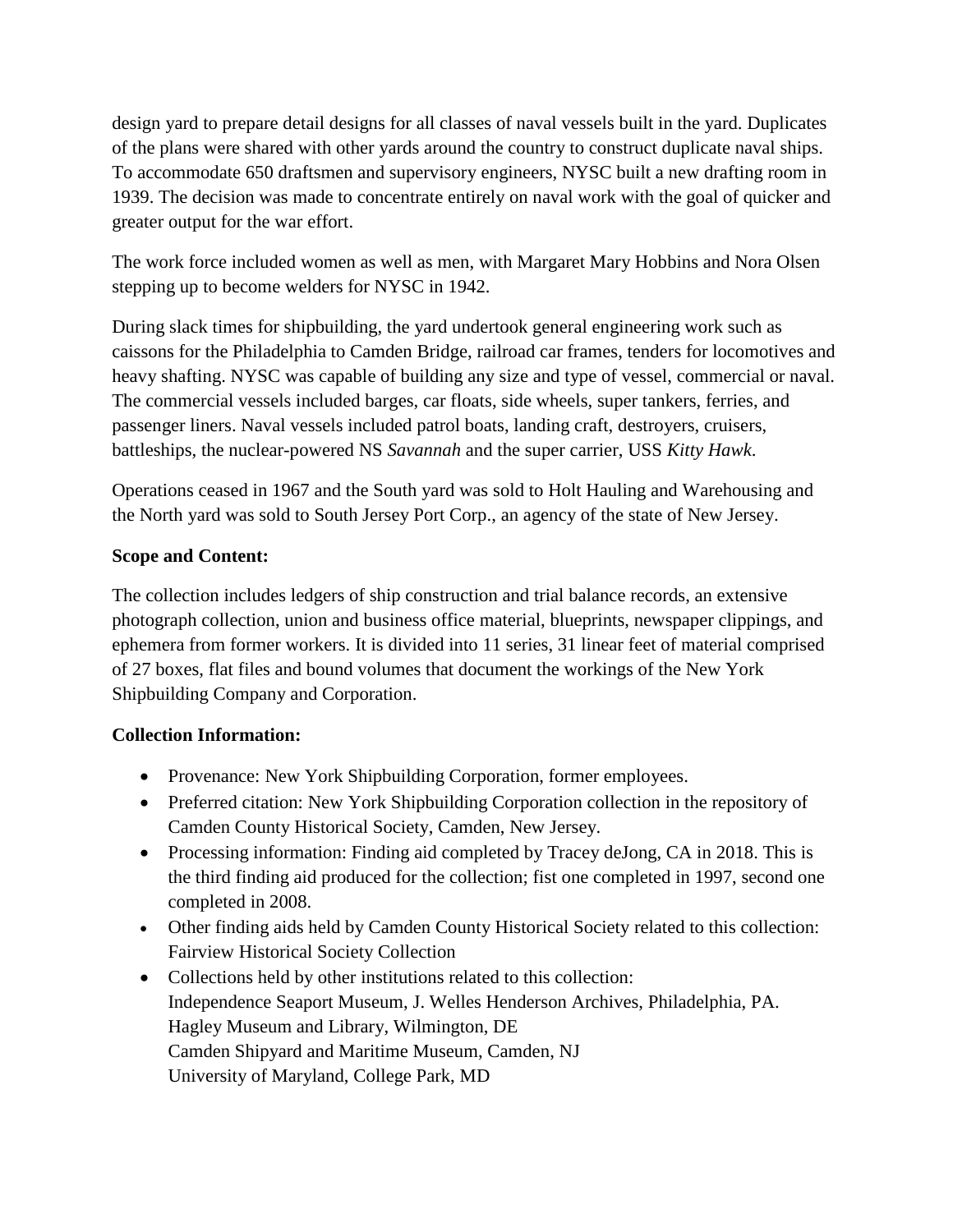• NYSC Archives Processing Project and Funding: The NJ Historic Preservation Office (NJHPO) deemed the NYSC shipyard eligible for listing as a district in the National and New Jersey Registers of Historic Places in 2015. In the same year, NJHPO received a proposal for redevelopment of the site for Holtec Technology Center, a project that would have an adverse impact on several historic resources within the district. Applicant Camden County subsequently paid mitigation funds totaling \$55,000 as a permit condition for proceeding with the project. NJHPO used these funds to launch the NYSC Archives Processing Project, designed to preserve and improve historians' access to archival records of NYSC held by Camden County Historical Society.

# **Indexing Terms:**

Corporate Names:

- New York Shipbuilding Company
- New York Shipbuilding Corporation
- American International Corporation
- American Brown Boveri Electric Corporation
- Aviation Corp. AVCO
- Cord Corporation
- Merritt Chapman & Scott Corporation

Personal Names:

- Henry G. Morse (1850-1903)
- Henry Lysholm (1865-1921)
- John F. Metten (1873-1968)
- Harry W. Pierce (1901-1986
- Louis Wolfson (1912-2007)
- Joseph Balzano (1933-2011)

# Subjects:

- Corporate records of New York Shipbuilding Corporation
- Ship building
- Ship design
- Ship fitters
- United States Navy
- Union Material:
	- − International Brotherhood of Boiler makers, Iron Ship Builders, Blacksmiths, Forgers, Helpers
	- − Industrial Union of Marine and Shipbuilding Workers of America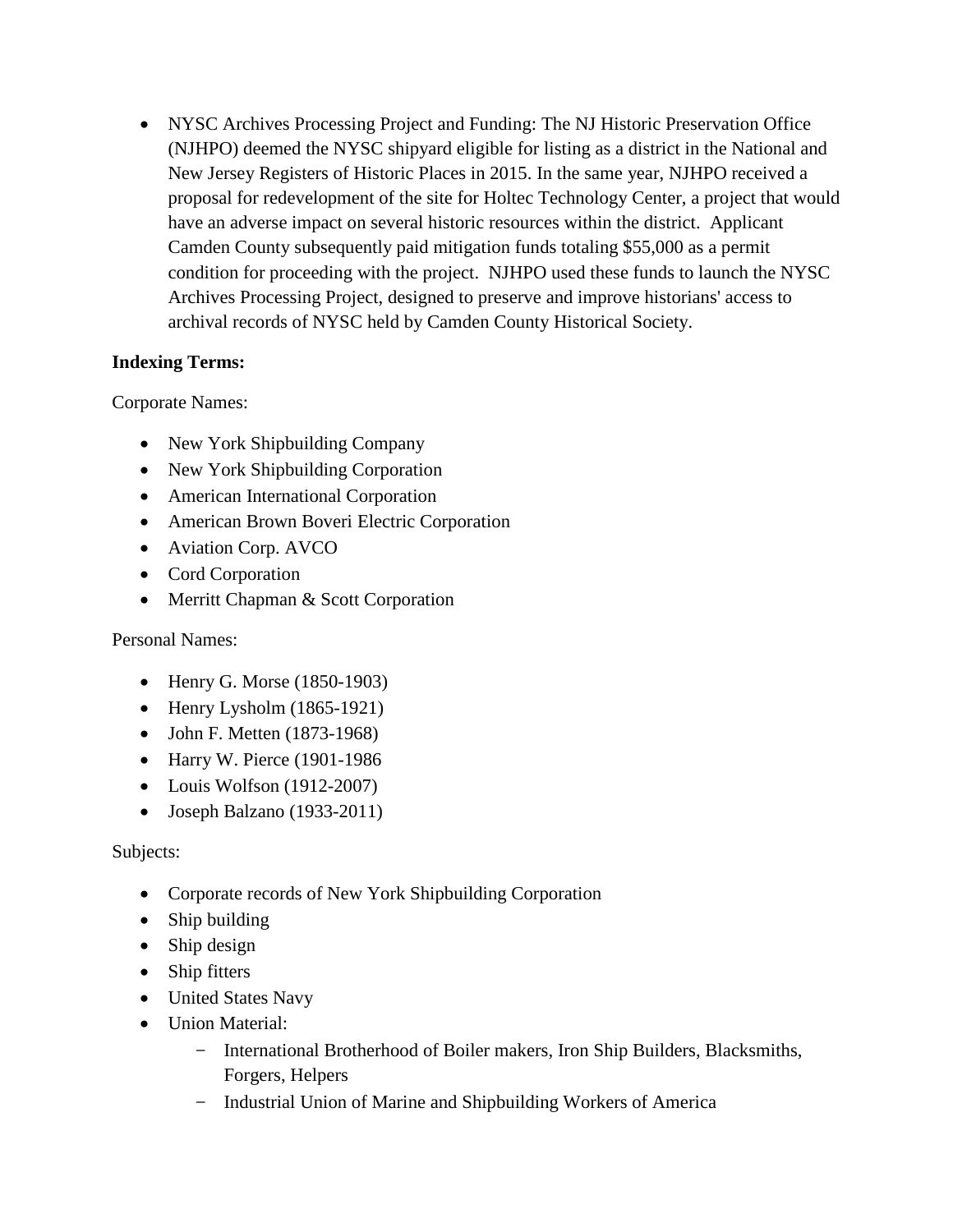- − Marine Draftsman Association
- − Ladies Auxiliary

## **Collection Overview:**

Series I *Vessels*: includes photos, invitations for launches, commissioning, de-commissioning and information about 88 of the vessels built or modified by NY Shipbuilding Corporation. Boxes 1-5 and 23

Series II *Technical Material*: includes basic design manuals, standard operating procedures manuals and many folders of revision plans for the USS *Pogy*. The *Pogy* was a fast attack submarine whose keel was laid down in Camden in 1964 but the contract was cancelled in 1967. The contract was reassigned to Ingalls Shipbuilding Corp. in Pascagoula, Mississippi in 1967, with construction completed in 1968.

Boxes 6-9 and 23

Series III *Harry W. Pierce, 1901-1986)*: is a small collection including a biography, correspondence, and certificates. Boxes 10 and 23

Series IV *New York Shipbuilding Correspondence*: is a small collection that includes correspondence primarily to or from past presidents or owners. Box 10

Series V *New York Shipbuilding Business Office*: includes purchase orders of various ships and listings of vendors that did business with the corporation. Boxes 11-13

Series VI *New York Shipbuilding Union Material*: includes bylaws of unions and print material that gives a picture of work conditions for employees and their concerns. Box 14

Series VII *Human Resources/Apprenticeships*: includes material relevant to employment and educational programs as well as a history of the club house for employees. Boxes 15-16 and 23

Series VIII *History of New York Shipbuilding*: includes a musical score, newspapers, a play in two versions, histories written at different times, 1931, 1964 and 1993. Boxes 17 and 23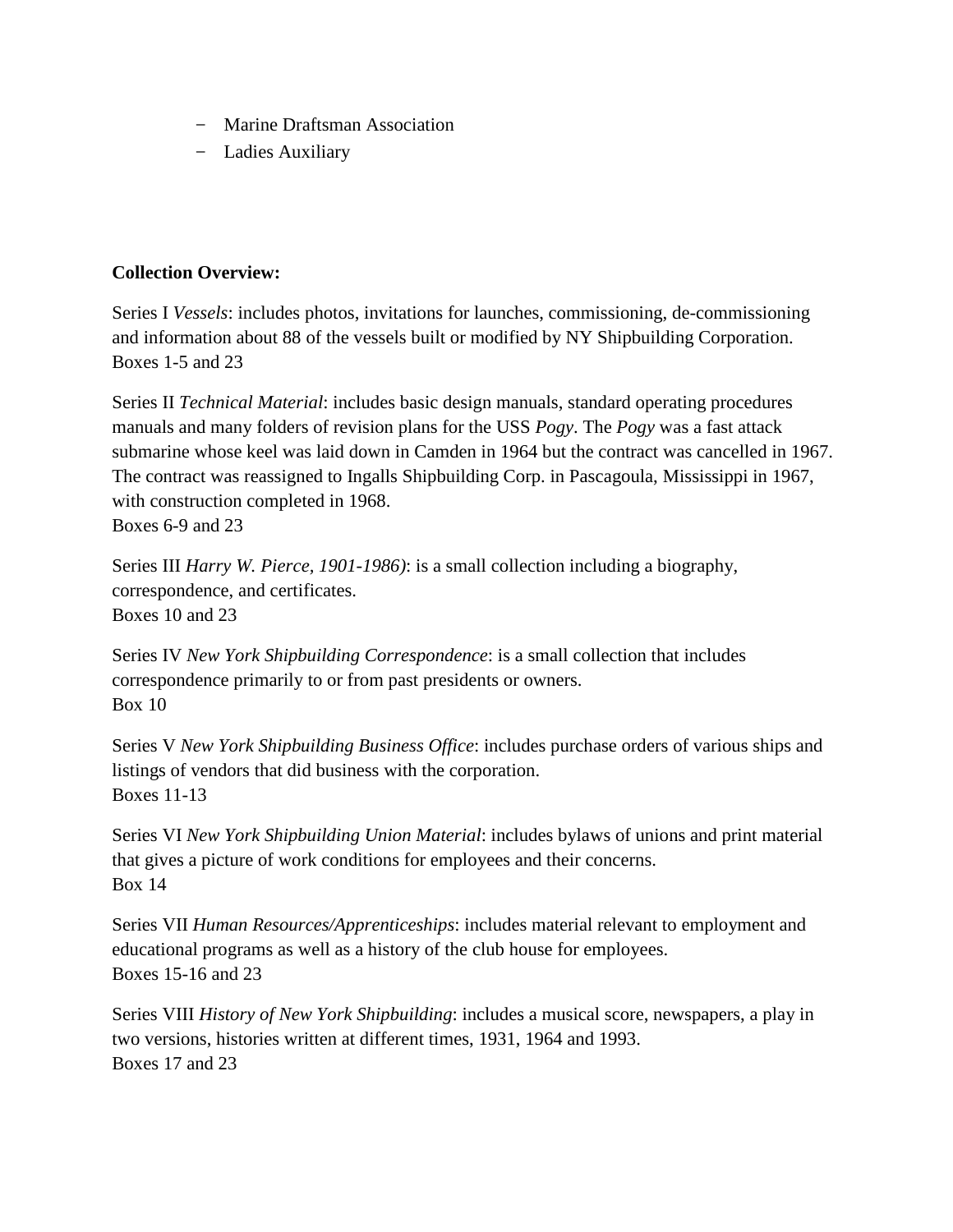Series IX *Print Material*: includes pamphlets and magazines related to shipbuilding and New York Shipbuilding Corporation specifically. Box 18

Series X *Volumes* includes bound volumes of trial balance, history, and one volume of union minutes.

Series XI *Graphics*: This is a large portion of the collection comprised of photographs and blueprints in large format and booklet form. Boxes 19-23 and map case.

Detailed Inventory: See Xcel spreadsheet titled *New York Shipbuilding Corporation*

Sources:

New York Shipbuilding Corporation Bulletin, by American International Corporation, June 1920.

New York Shipbuilding Corporation Photographic Impressions of the World's Largest Shipyard by New York Shipbuilding Corporation, 1921.

New York Shipbuilding Corporation, A History and Record, by New York Shipbuilding Corporation, 1931.

The Society of Naval Architects and Marine Engineers No. H-24: "New York Shipbuilding Corporation", by John Metten, President, 1943.

Transactions of the Society of Naval Architects and Marine Engineers, Volume 29, 1921.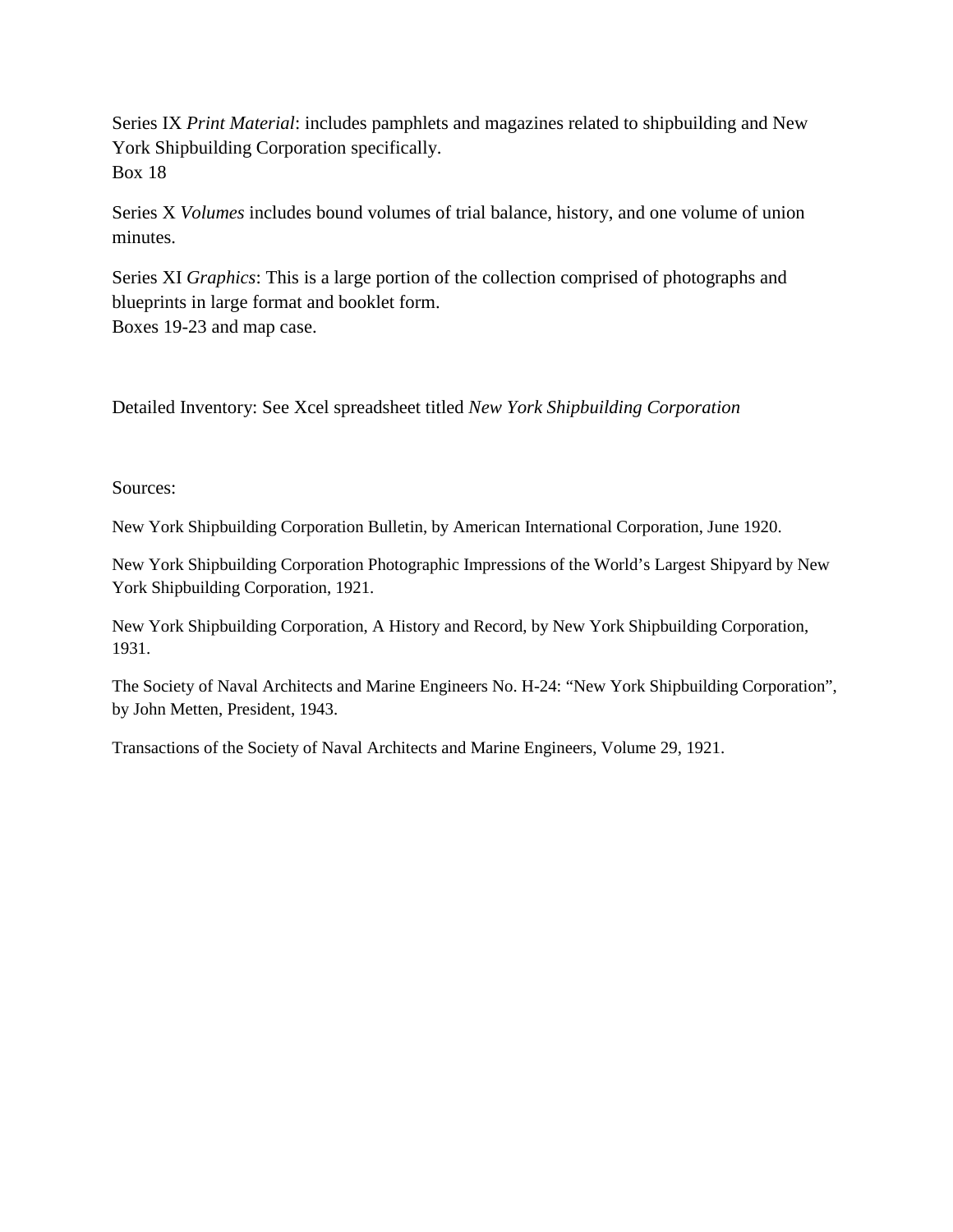| <b>Series I: Vessels</b> | Contract Type |                              | Length     | Launch            | Location      | <b>Note</b>                                                                            | Conservation |
|--------------------------|---------------|------------------------------|------------|-------------------|---------------|----------------------------------------------------------------------------------------|--------------|
| U.S.S. Alaska            | 435           | <b>Heavy Cruiser</b>         | 808'1"     | 1943 August 15    | Box 1         |                                                                                        |              |
| U.S.S. Albemarle         |               | 420 Sea Plane Tender         | 69'        | 1940 July 13      | Box 1         |                                                                                        |              |
| I.W. Alcorn              |               | 516 Water Barge              | 215'       | 1957 August 17    | Box 1         |                                                                                        |              |
| U.S.S. Ambrose Channel   |               | 47 Light Ship                | 135' 9"    | 1907 July 27      | Box 1         |                                                                                        |              |
| U.S.S. Arkansas          |               | 97 Battleship #33            | 562'       | 1911 January 14   | Box 1         |                                                                                        |              |
| SS Atlas                 |               | 519 Tanker                   | 676'       | 1960 February 13  | Box 1         |                                                                                        |              |
|                          |               |                              |            |                   |               |                                                                                        |              |
| U.S.S. Atlanta           |               | 447 Light Cruiser            | 610'       | 1944 February 6   | Box 1, 22     |                                                                                        |              |
| U.S.S. Barney            |               | 528 Destroyer                | 431'6'     | 1960 December 10  | Box 1         | <b>Guided Missile Destroyer</b>                                                        |              |
| U.S.S. Barrett           |               | 485 Transport                | 534'       | 1950 June 27      | Box 1, 22     | Originally laid down as SS President Jackson                                           |              |
| U.S.S. Bataan            |               | 441 Airplane Carrier         | 623' 3'    | 1943 August 15    | Box 1         |                                                                                        |              |
| U.S.S. Belleau Wood      |               | 431 Airplane Carrier         | 623' 3"    | 1942 December 6   | Box 1         |                                                                                        |              |
| U.S.S. Berkeley          |               | 536 Destroyer                | 431' 6"    | 1961 July 29      | Box 1         | <b>Guided Missile Destroyer</b>                                                        |              |
| U.S.S. Biddle            |               | 527 Destroyer                | 431' 6"    | 1960 June 4       | Box 1         |                                                                                        |              |
| U.S.S. Boston            |               | 498 Heavy Cruiser            | 673' 5"    | 1955 October 14   | Box 1         | Converted Guided Missile Cruiser                                                       |              |
| U.S.S. Bonefish          |               | 515 Submarine                | 219'       | 1958 November 22  | Box 1         | First submarine launched at New York Ship                                              |              |
| U.S.S. Bremerton         |               | 449 Cruiser                  | 674' 11    | 1944 July 2       | Box 1         |                                                                                        |              |
| U.S.S. Cabot             |               | 434 Airplane Carrier         | 623' 3"    | 1943 April 4      | Box 1         |                                                                                        |              |
| U.S.S. Camden            |               | 542 Combat Support           | 792' 9"    | 1965 May 29       | Box 1         | 2 folders                                                                              |              |
|                          |               |                              |            |                   |               |                                                                                        |              |
| U.S.S. Canberra          |               | 499 Heavy Cruiser            | 673' 5"    | 1956 June 15      | Box 2         | Ship converted by New York Ship                                                        |              |
|                          |               |                              |            |                   |               |                                                                                        |              |
| U.S.S. Coconino County   |               | anding Ship Tank             | 328'       | 1966 June 8       | Box 2         | Overhaul and re-activation of Coconino County. Built by Chicago Bridge/Iron Works 1944 |              |
| S.S. H.S. Cole           |               | 517 Offshore Drilling Tender | 250'       | 1957 August 17    | Box 2         | Completely self-contained and self-propelled offshore platform drilling tender.        |              |
| U.S.S. Conyngham         |               | 538 Destroyer                | 431' 6"    | 1962 May 19       | Box 2         | <b>Guided Missile Destroyer</b>                                                        |              |
| U.S.S. Cowpens           |               | 432 Airplane Carrier         | 623' 3"    | 1943 January 17   | Box 2         |                                                                                        |              |
| U.S.S. Dale              |               | 532 Frigate                  | 533'       | 1962 July 28      | Box 2         | <b>Guided Missile Frigate</b>                                                          |              |
| U.S.S. Dayton            |               | 448 Light Cruiser            | 610'       | 1944 March 19     | Box 2         |                                                                                        |              |
| U.S.S. Dixie             |               | 417 Destroyer Tender         | 529' 6"    | 1939 May 27       | Box 2         |                                                                                        |              |
| M.S. Dollar/J.M.Guffey   |               | Oil Tanker                   | 300'       | 1901 May 4        | Box 2         | First vessel launcehed by New York Ship. Renamed J.M.Guffey                            |              |
| S.S. Excalibur           |               | 394 Passenger/Freight        | 475' 4"    | 1930 August 5     | Box 2         |                                                                                        |              |
| S.S. Export Adventurer   |               | 531 Cargo                    | 492' 6"    | 1960 July 9       | Box 2         | Merchant fleet intended for Far East service                                           |              |
|                          |               |                              |            |                   |               |                                                                                        |              |
| S.S. Export Ambassador   |               | 530 Cargo                    | 492' 6"    | 1960 April 23     | Box 2         |                                                                                        |              |
| U.S.S. Fall River        |               | 450 Cruiser                  | 674' 11'   | 1944 August 13    | Box 2, 22     |                                                                                        |              |
| S.S. Garden Mariner      |               | 492 Cargo                    | 560' 10'   | 1953 April 11     | Box 2         |                                                                                        |              |
| U.S.S. Guam              |               | 436 Heavy Cruiser            | 808' 1"    | 1943 November 21  | Box 2         |                                                                                        |              |
| U.S.S. Guardfish         |               | 539 Submarine                | 278' 6"    | 1965 May 15       | Box 2         | Nuclear powered attack submarine                                                       |              |
| U.S.S. Haddo             |               | 535 Submarine                | 278' 6"    | 1962 August 18    | Box 2         | Nuclear powered attack submarine                                                       |              |
| U.S.S. Hartley           |               | 512 Destroyer                | 314' 6"    | 1956 November 24  | Box 2         |                                                                                        |              |
| U.S.S. Hassayampa        |               | 501 Oiler                    | 655'       | 1954 September 11 | Box 2         |                                                                                        |              |
| Helle (Elli)             |               | 116 Cruiser                  | 322'       | 1912 May 4        | Box 2         | Built for Greek government                                                             |              |
| U.S.S. Independence      |               | 427 Airplane Carrier         | 618' 6'    | 1942 August 22    | Box 2         |                                                                                        |              |
| US.S. Indianapolia       |               | 399 Scout Cruiser            | 610'       | 1931 November 7   | Box 2         |                                                                                        |              |
| U.S.S. John Willis       |               | 510 Destroyer Escort         | 314' 6"    | 1956 February 4   | Box 2         |                                                                                        |              |
| U.S.S. Joseph Strauss    |               | 537 Destroyer                | 431' 6"    |                   |               |                                                                                        |              |
|                          |               |                              |            | 1961 December 9   | Box 2         | Guided missile destroyer                                                               |              |
| U.S.S. Joseph K. Taussig |               | 513 Destroyer Escort         | 314' 6"    | 1957 March 9      | Box 2         |                                                                                        |              |
| U.S.S. Kawishiwi         |               | 502 Oiler                    | 655'       | 1954 December     | Box 2         |                                                                                        |              |
| S.S. Keystone State      |               | 253 Cargo/Passenger          | 535'       | 1920 May 15       | <b>Box 22</b> |                                                                                        |              |
| U.S.S. Kitty Hawk        |               | 514 Aircraft Carrier         | $1,047'$ 3 | 1960 May 22       | Box 3, 23     | See box 23 for builders trial articles.                                                |              |
| U.S.S. Langley           |               | 443 Airplane Carrier         | 623' 3"    | 1943 May 22       | Box 3         |                                                                                        |              |
| U.S.S. Lawrence          |               | 526 Destroyer                | 431'6'     | 1960 February 27  | Box 3         | Guided missile destroyer                                                               |              |
| S.S. Leilani             |               | 518 Passenger                | 622'       | 1957 July 1       | Box 3         | Ship reconstructed by New York Ship                                                    |              |
| U.S.S. Little Rock       | 525           |                              |            | 1960 June 5       | Box 3         | Ship conversion by New York Ship to CLG-40 Talos                                       |              |
| U.S.S. Macon             |               | 451 Cruiser                  | 674' 11    | 1944 October 15   | Box 3         |                                                                                        |              |
| S.S. Manhattan           |               | 405 Passenger/Freight        | 705' 3"    | 1931 December 5   | Box 3         |                                                                                        |              |
| U.S.S. Mississinewa      |               | 500 Oiler                    | 655'       | 1954 June 12      | Box 3         |                                                                                        |              |
| U.S.S. Monterey          |               | 433 Airplane Carrier         | 623' 3'    | 1943 Febrary 28   | Box 3         |                                                                                        |              |
|                          |               |                              | 540'       |                   |               |                                                                                        |              |
| U.S.S. Norfolk           |               | 488 Destroyer                |            | 1951 December 29  | Box 3         | Vessel equipped with atomic defense features                                           |              |
| S.S. Ocean Ulla          |               | 520 Tanker                   | 676'       | 1959 September 20 | Box 3         |                                                                                        |              |
| U.S.S. Oklahoma          |               | 130 Battleship #37           | 583'       | 1914 March 23     | Box 3         |                                                                                        |              |
| S.S. Philadora           |               | 523 Tanker                   | 735'6"     | 1959 May 23       | Box 3         |                                                                                        |              |
| S.S. Philine             |               | 521 Tanker                   | 735'6"     | 1958 October 11   | Box 3         |                                                                                        |              |
| S.S. Philippia           | 522           | Tanker                       | 735'6"     | 1959 February 7   | Box 3         |                                                                                        |              |
| U.S.S. Pogy              |               | 541 Nuclear Submarine        |            |                   | Box 3         | Contract terminated for convenience of government 1967 June 5                          |              |
| U.S.S. Pollack           |               | 534 Nuclear Submarine        | 278'6"     | 1962 March 17     | Box 3         |                                                                                        |              |
|                          |               |                              |            |                   |               |                                                                                        |              |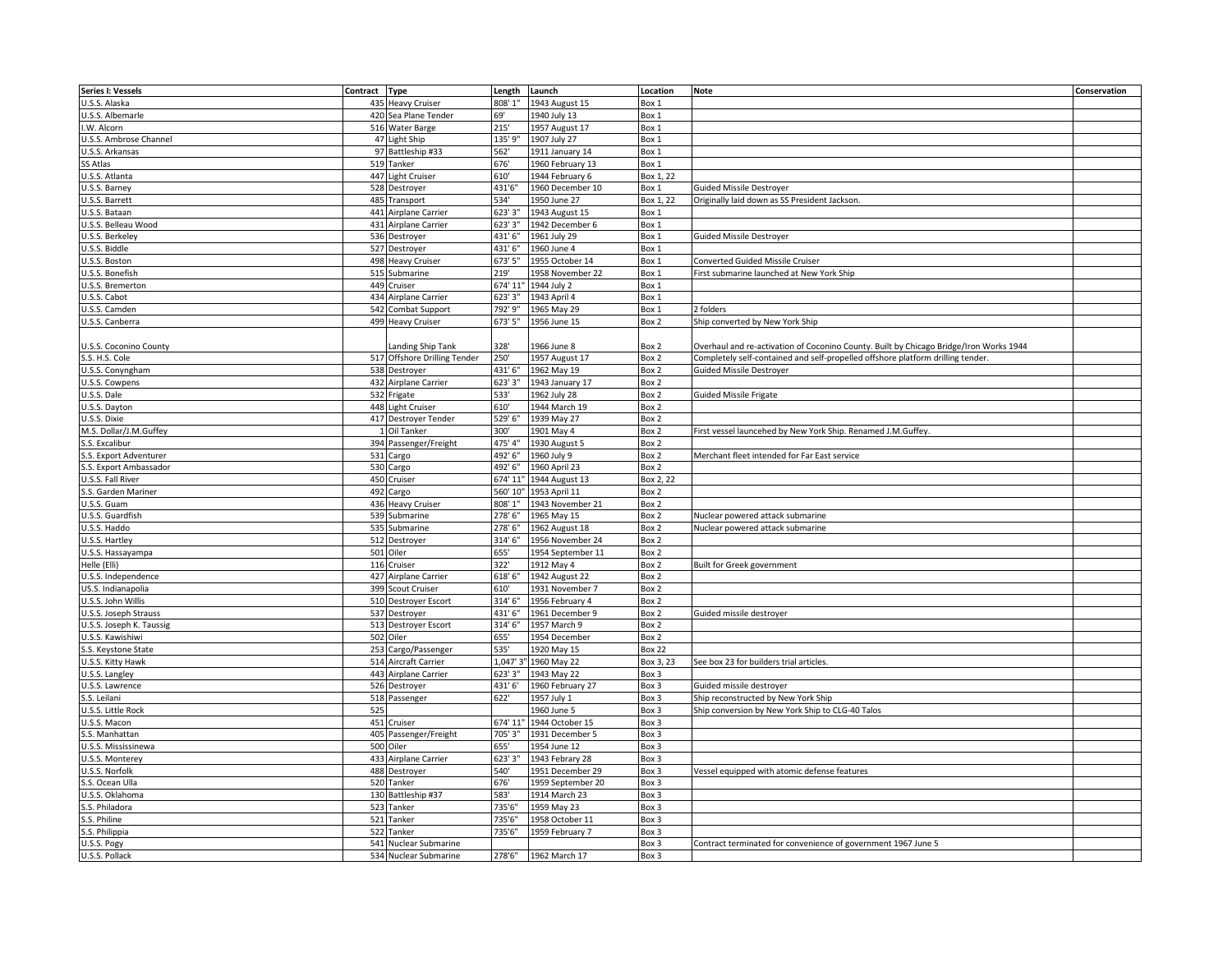| U.S.S. Ponchatoula                        |           | 504 Oiler            | 655'    | 1955 July 9       | Box 3         |                                                                                                   |                 |
|-------------------------------------------|-----------|----------------------|---------|-------------------|---------------|---------------------------------------------------------------------------------------------------|-----------------|
|                                           |           |                      |         |                   |               |                                                                                                   |                 |
| U.S.S. Porter                             |           | 408 Destroyer        | 381     | 1935 December 12  | Box 3         |                                                                                                   |                 |
| U.S.S. Prairie                            |           | 419 Destroyer Tender | 529'6'  | 1939 December 9   | Box 3         |                                                                                                   |                 |
| S.S. Prairie Mariner                      | 495       | Cargo                | 560'10" | 1954 February 13  | Box 3         | Built for U.S. Maritime Administration                                                            |                 |
| S.S. President Adams                      |           | 486 Passenger        | 536'    | 1950 October 9    | Box 3         | Renamed U.S.S. Geiger while under conversion for MSTS, 1951                                       |                 |
|                                           |           |                      |         |                   |               |                                                                                                   |                 |
| U.S.S. Princeton                          |           | 429 Airplane Carrier | 618'6"  | 1942 October 18   | Box 4         | Includes photos of Battle of Leyte Gulf, 1944. Originally laid down as cruiser Tallahassee, 1941. |                 |
| U.S.S. Reuben James                       |           | 234 Destroyer        | 314'4"  | 1919 October 4    | Box 4         |                                                                                                   |                 |
| U.S.S. Richard K. Turner                  | 533       | Frigate              | 533'    | 1963 April 6      | Box 4         | <b>Guided Missile Frigate</b>                                                                     |                 |
| U.S.S. Roanoke                            | 466       | Cruiser              | 679'6"  | 1947 June 16      | <b>Box 22</b> |                                                                                                   |                 |
| U.S.S. Salt Lake City                     | 375       | Cruiser              | 585'8"  | 1929 January 23   | Box 4         |                                                                                                   |                 |
|                                           | 442       |                      | 623'3"  | 1943 September 26 | Box 4         |                                                                                                   |                 |
| U.S.S. San Jacinto                        |           | Airplane Carrier     | 874'6"  |                   |               | Underwent modifications in 1941                                                                   |                 |
| U.S.S. Saratoga                           |           | 199 Airplane Carrier |         | 1925 April 17     | Box 4         |                                                                                                   |                 |
|                                           |           |                      |         |                   |               | 3 Folders. Nuclear powered. Sponsored by Mamie Eisenhower. Patricia Nixon, honored guest. Trim    |                 |
| N.S. Savannah                             |           | 529 Passenger/Cargo  | 595'6"  | 1959 July 21      | Box 4, 22, 23 | and Stability Booklet in Box 23                                                                   |                 |
| U.S.S. Savannah                           |           | 412 Light Cruiser    | 608'4"  | 1937 May 8        | Box 4         |                                                                                                   |                 |
| S.S. Silver Mariner                       | 496       | Cargo                | 560'10" | 1954 May 1        | Box 4         | Built for U.S. Maritime Administration                                                            |                 |
| U.S.S. South Dakota                       | 421       | Battleship           | 680'    | 1941 June 7       | Box 5, 22     |                                                                                                   |                 |
| S.S. Titan                                |           | 524 Tanker           | 735'6"  | 1960 February 13  | Box 5         |                                                                                                   |                 |
| U.S.S. Truxton                            |           | 540 Frigate          | 564'    | 1964 December 19  | Box 5         | Nuclear powered guided missile frigate.                                                           |                 |
| U.S.S. Tuscaloosa                         |           | 407 Light Cruiser    | 588'    | 1933 November 15  | Box 5         |                                                                                                   |                 |
| U.S.S. Utah                               |           | 80 Battleship        | 521'6"  | 1909 December 23  | Box 5         |                                                                                                   |                 |
| U.S.S. Van Voorhis                        |           | 511 Destroyer Escort | 314'6"  | 1956 July 28      | Box 5         |                                                                                                   |                 |
| U.S.S. Wainwright                         | 151       | Destroyer            | 315'3"  | 1915 June 12      | Box 5         |                                                                                                   |                 |
|                                           |           |                      |         |                   |               |                                                                                                   |                 |
| T.S.S. Washington                         | 406       | Passenger/Freight    | 705'3"  | 1932 August 20    | Box 5         | Built for trans-atlantic shipping company. (Print in Conservation)                                |                 |
| S.S. Washington Irving                    |           | 126 Steamboat        | 414     | 1912 December 7   | Box 5         | Side wheel steamboat built for Hudson River Day Line Company                                      |                 |
| U.S.S. Wilkes Barre                       | 446       | Light Cruiser        | 610'    | 1943 December 24  | Box 5         |                                                                                                   |                 |
| U.S.S. Wright                             |           | 470 Airplane Carrier | 684'5"  | 1945 September 1  | Box 5         |                                                                                                   |                 |
| Classification of US Navy Ships and Craft |           |                      |         | 1968 August 16    | Box 5         |                                                                                                   |                 |
| Contract Book                             |           |                      |         | 1901-1960         | Box 5         |                                                                                                   |                 |
| Contracts ledger                          | #1-#119   |                      |         |                   | <b>Box 26</b> | Embossed writing on leather.                                                                      | In conservation |
| Contracts ledger                          | #120-#240 |                      |         |                   | <b>Box 26</b> | mbossed writing on leather.                                                                       | In conservation |
| Contracts ledger                          | #150-#404 |                      |         |                   | <b>Box 26</b> | Embossed writing on leather                                                                       | In conservation |
| Contracts ledger                          | #241-#40  |                      |         |                   | 3ox 26        | Embossed writing on leather.                                                                      | In conservation |
| Contracts ledger                          | #1-#149   |                      |         |                   | <b>Box 27</b> | Plain leather binder.                                                                             | In conservation |
| Contracts ledger                          | #150-#29  |                      |         |                   | <b>Box 27</b> | Plain leather binder.                                                                             | In conservation |
| Contracts ledger                          | #300-#50  |                      |         |                   | no box        | Plain leather binder.                                                                             |                 |
|                                           |           |                      |         |                   |               |                                                                                                   | In conservation |
| Contract Details ledger                   | #1-#262   |                      |         |                   | no box        |                                                                                                   | In conservation |
| Contract Schedule                         |           |                      |         | 1964-1967         | Box 5         |                                                                                                   |                 |
| Launch Reports                            | #80-#199  |                      |         |                   | <b>Box 24</b> | Embossed writing on leather.                                                                      | In conservation |
| Launch Reports                            | #200-#29  |                      |         |                   | <b>Box 24</b> | mbossed writing on leather.                                                                       | In conservation |
| Launch Reports                            | #300-#39  |                      |         |                   | <b>Box 24</b> | Embossed writing on leather                                                                       | In conservation |
| Launch Reports                            | #400-#496 |                      |         |                   | <b>Box 25</b> | Embossed writing on leather                                                                       | In conservation |
| Launch Reports                            | #500-#542 |                      |         |                   | <b>Box 25</b> | Embossed writing on leather.                                                                      | In conservation |
| Modern All Electric Dipper Dredge         |           |                      |         | undated           | Box 5         | Marion Type 840 Specifications with photos                                                        |                 |
| US Navy Combatant Ships Built by NYS      |           |                      |         | 1965 June         | Box 5         |                                                                                                   |                 |
| <b>Vessels Constructed by NYS</b>         | #1-#542   |                      |         | 1901-1967         | Box 5         |                                                                                                   |                 |
| Vessels Constructed by NYS booklet        | #1-#474   |                      |         | 1901-1945         | Box 5         | Booklet owned by W.R. Ebinspurgra.                                                                | In conservation |
|                                           |           |                      |         |                   |               |                                                                                                   |                 |
| Series II Technical Material              |           |                      |         |                   |               |                                                                                                   |                 |
| <b>Basic Design-Six Divisions</b>         |           |                      |         |                   | 1956 Box 6    | Lecture and technical drawings                                                                    |                 |
|                                           |           |                      |         |                   |               |                                                                                                   |                 |
| <b>Blueprint Reading for Shipfitters</b>  |           |                      |         | 1942              | Box 6         |                                                                                                   |                 |
| Forty Ton Clyde Whirley Crane             |           |                      |         | 1955              | Box 6         |                                                                                                   |                 |
| Incomplete Plan Information               |           |                      |         |                   | 1965 Box 6    |                                                                                                   |                 |
| Log book                                  |           |                      |         | 1960              | Box 6         | Owned by Edward Dilworth                                                                          |                 |
| Log book                                  |           |                      |         | 1961              | Box 6         | Owned by Edward Dilworth                                                                          |                 |
| Log book                                  |           |                      |         | undated           | Box 6         | Donated by Munn Family                                                                            |                 |
| Metal Arc Welding Procedure               |           |                      |         | 1964 Feb 7        | Box 6         | <b>General Dynamics Corporation</b>                                                               |                 |
| Memoranda                                 |           |                      |         | 1963-1964         | Вох 6         | <b>General Dynamics Corporation</b>                                                               |                 |
| Memoranda                                 |           |                      |         |                   | 1964 Box 6    | <b>General Dynamics Corporation</b>                                                               |                 |
| Memoranda                                 |           |                      |         | 1965-1966         | Box 6         | <b>General Dynamics Corporation</b>                                                               |                 |
| Shipyard Standard Procedure Manual        | 529       |                      |         | 1961 March 15     | Box 23        | <b>General Dynamics Corporation</b>                                                               |                 |
| Shipyard Standard Procedure Manual        |           |                      |         | 1964-1965         | Box 6         | <b>General Dynamics Corporation</b>                                                               |                 |
|                                           |           |                      |         |                   |               |                                                                                                   |                 |
| <b>Shipbuilding Terms</b>                 |           |                      |         | undated           | Box 7         | Explanation of ship tonnage-two booklets                                                          |                 |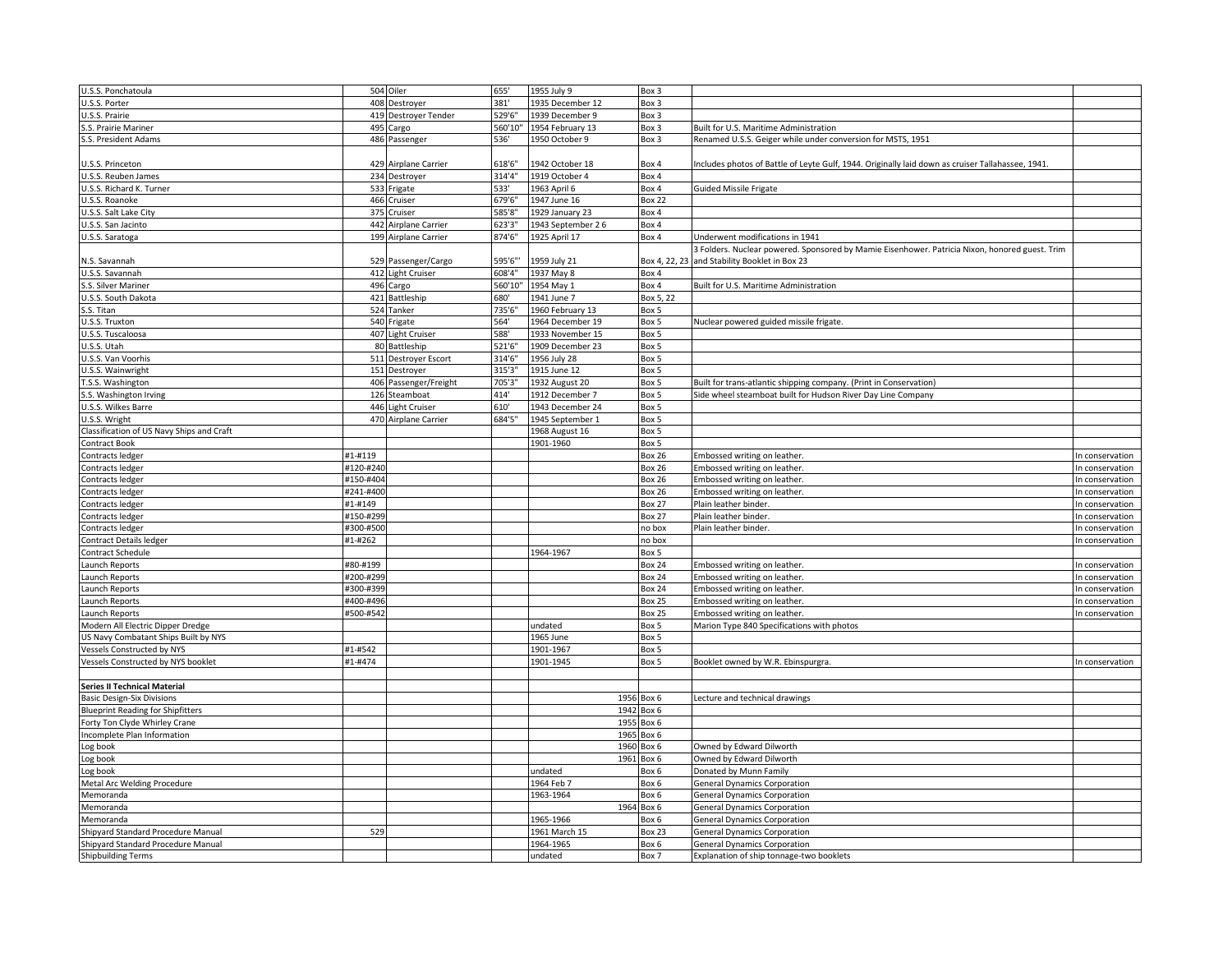| Summary of Advance Work Authorization                 |     |  |                         | 1965 Box 7    | ssued weekly                                                                                     |  |
|-------------------------------------------------------|-----|--|-------------------------|---------------|--------------------------------------------------------------------------------------------------|--|
| <b>Technical Drawings</b>                             |     |  | undated                 | Box 7         | Belonged to Walter Munn, project engineer                                                        |  |
| <b>Triangulation Instrument</b>                       |     |  |                         | Box 7         |                                                                                                  |  |
| USS Pogy Correspondence #541                          | 541 |  | 1967-1968               | Box 7         |                                                                                                  |  |
| <b>USS Pogy Plan Revisions</b>                        | 541 |  | 1964 July               | Box 7         | Nuclear Attack Submarine                                                                         |  |
| <b>USS Pogy Plan Revisions</b>                        | 541 |  | 1964 August             | Box 7         |                                                                                                  |  |
| <b>USS Pogy Plan Revisions</b>                        | 541 |  | 1964 August             | Box 7         |                                                                                                  |  |
| <b>USS Pogy Plan Revisions</b>                        | 541 |  | 1964 September          | Box 7         |                                                                                                  |  |
| <b>USS Pogy Plan Revisions</b>                        | 541 |  | 1964 September          | Box 7         |                                                                                                  |  |
| <b>USS Pogy Plan Revisions</b>                        | 541 |  | 1964 October            | Box 7         |                                                                                                  |  |
| <b>USS Pogy Plan Revisions</b>                        | 541 |  | 1964 November           | Box 7         |                                                                                                  |  |
| <b>USS Pogy Plan Revisions</b>                        | 541 |  | 1965 January            | Box 8         |                                                                                                  |  |
| <b>USS Pogy Plan Revisions</b>                        | 541 |  | 1965 February           | Box 8         |                                                                                                  |  |
| <b>USS Pogy Plan Revisions</b>                        | 541 |  | 1965 April 1-22         | Box 8         |                                                                                                  |  |
| <b>USS Pogy Plan Revisions</b>                        | 541 |  | 1965 April 26-28        | Box 8         |                                                                                                  |  |
| <b>USS Pogy Plan Revisions</b>                        | 541 |  | 1965 May                | Box 8         |                                                                                                  |  |
| <b>USS Pogy Plan Revisions</b>                        | 541 |  | 1965 June               | Box 8         |                                                                                                  |  |
| <b>USS Pogy Plan Revisions</b>                        | 541 |  | 1965 July               | Box 8         |                                                                                                  |  |
| <b>USS Pogy Plan Revisions</b>                        | 541 |  | 1965 August             | Box 8         |                                                                                                  |  |
| <b>USS Pogy Plan Revisions</b>                        | 541 |  | 1965 September          | Box 9         |                                                                                                  |  |
| <b>USS Pogy Plan Revisions</b>                        | 541 |  | 1965 October            | Box 9         |                                                                                                  |  |
| USS Pogy Plan Revisions                               | 541 |  | 1965 November           | Box 9         |                                                                                                  |  |
| <b>USS Pogy Plan Revisions</b>                        | 541 |  | 1965 December           | Box 9         |                                                                                                  |  |
| <b>USS Pogy Plan Revisions</b>                        | 541 |  | 1966 January            | Box 9         |                                                                                                  |  |
| USS Pogy Plan Revisions                               | 541 |  | 1966 February           | Box 9         |                                                                                                  |  |
| <b>USS Pogy Plan Revisions</b>                        | 541 |  | 1966 March              | Box 9         |                                                                                                  |  |
|                                                       |     |  |                         |               |                                                                                                  |  |
|                                                       |     |  |                         |               |                                                                                                  |  |
| Series III Harry W.Pierce (1901-1986)                 |     |  |                         |               |                                                                                                  |  |
| <b>Annual Reports</b>                                 |     |  | 1919-1964               | <b>Box 10</b> | ncludes: 1919-1925, 1944, 1953, 1956-1957, 1959-1960, 1964                                       |  |
| Biography of Harry Pierce                             |     |  | 1901-1986               | <b>Box 10</b> | First became associated with NYS in 1930, President 1953-1969                                    |  |
|                                                       |     |  |                         |               |                                                                                                  |  |
| Certificates of appreciation                          |     |  | 1947 March 1,undated    | Box 10, 23    | American Welding Society, Engineer's Club of Philadelphia, Commendation from U.S. Navy           |  |
|                                                       |     |  |                         |               | 1933 description of economy, 1943 letter from Navy Bureau of ships, 1958 letter from White House |  |
| Correspondence to and from Harry Pierce               |     |  | 1933-1984, undated      | Box 10, 23    | Commendation from U.S. Navy Bureau of Ships. Oversize box 23.                                    |  |
| Launch and keel laying programs                       |     |  | 1951-1959               | <b>Box 10</b> | SS President Hayes, NS Savannah, USS Truckee, and ships not built by NYS                         |  |
| Japanese Shipyard Badges list                         |     |  | undated                 | <b>Box 10</b> |                                                                                                  |  |
| New York Shipbuilding ground breaking                 |     |  | undated                 | <b>Box 10</b> | Program. H. Pierce president                                                                     |  |
| Veterans Association annual dinner                    |     |  | 1957-1963               | Box 10        | Programs commerating 40 years of service to NYS                                                  |  |
|                                                       |     |  |                         |               |                                                                                                  |  |
| Series IV New York Shipbuilding Correspondence        |     |  |                         |               |                                                                                                  |  |
|                                                       |     |  |                         |               | Letterhead: Office of Inspector of Machinery U.S. Navy. Works of the New York Shipbuilding       |  |
| Harry ?, U.S. Navy to Howard ?                        |     |  | 1905 October 31         | <b>Box 10</b> | Company. Camden, N.J. Letter mentions USS Washington, Ship #14.                                  |  |
| Woodrow Wilson, President of USA                      |     |  | 1918 May 3              | <b>Box 10</b> | Mentions SS Tuckahoe, Ship #205. Copy.                                                           |  |
| U.S. Shipping Board to S. Ballinger                   |     |  | 1918 May 10             | Box 10        | Presentation of a service flag to show war service. Copy                                         |  |
| General Order No. 19                                  |     |  | 1932 July 28            | <b>Box 10</b> | Notice to Officers and Employees of a 15% reduction in salaries due to the Depression.           |  |
| L.P. Taylor to Walter Casebeer, Jr.                   |     |  | 1939 July 31            | <b>Box 10</b> |                                                                                                  |  |
| J.F. Metten to Charles Archut                         |     |  | 1939 April 4            | <b>Box 10</b> | Metten is president of NYS, Archut completed apprenticeship.                                     |  |
| Franklin D. Roosevelt, President of USA               |     |  | 1940 October 23         | <b>Box 10</b> | Roosevelt remarks to NYS transcribed. Copy.                                                      |  |
| William Spencer to Mrs. Joseph Spencer                |     |  | 1943 August 22          | <b>Box 10</b> | /-Mail. From U.S.S. Princeton                                                                    |  |
|                                                       |     |  |                         |               | Announcement of Harry Pierce as President of NYS and Wolfson and associates purchasing           |  |
| Louis E. Wolfson news release                         |     |  | 1952 January 30         | <b>Box 10</b> | controlling interest in NYS.                                                                     |  |
| Louis E. Wolfson to Founders Stockholders             |     |  | 1953 July 7             | <b>Box 10</b> |                                                                                                  |  |
| Harry Pierce to All Employees                         |     |  | 1953 April 1            | <b>Box 10</b> | Subject: "Death of Employees"                                                                    |  |
|                                                       |     |  |                         |               | Conference attended by Westinghouse Corp., Todd Shipbuilding Corp., and New York Shipbuilding    |  |
| Inter-office conference report                        |     |  | 1959 December 8         | <b>Box 10</b> | Corp.                                                                                            |  |
| Kenneth Kogan to Ann Flaco                            |     |  | 1989 October 23         | <b>Box 10</b> |                                                                                                  |  |
|                                                       |     |  |                         |               | Donation lists: Full and half scale models, photographs, negatives, films, launch albums, ships  |  |
| N.Y. Shipbuilding and Philadelphia Maritime Museum    |     |  | 1967 October - December | <b>Box 10</b> | specifications.                                                                                  |  |
| Joseph A. Balzano to NYS Old Timer's                  |     |  | 1993 May 12             | <b>Box 10</b> | South Jersey Port Corp. welcome letter. Balzano, Executive Director.                             |  |
| William O'Connell to Camden County Historical Society |     |  | 1998 August 21          | <b>Box 10</b> | Memories                                                                                         |  |
|                                                       |     |  |                         |               |                                                                                                  |  |
| Series V New York Shipbuilding Buisness Office        |     |  |                         |               |                                                                                                  |  |
| <b>Estimated Final Billings</b>                       |     |  |                         | <b>Box 11</b> |                                                                                                  |  |
|                                                       |     |  |                         |               |                                                                                                  |  |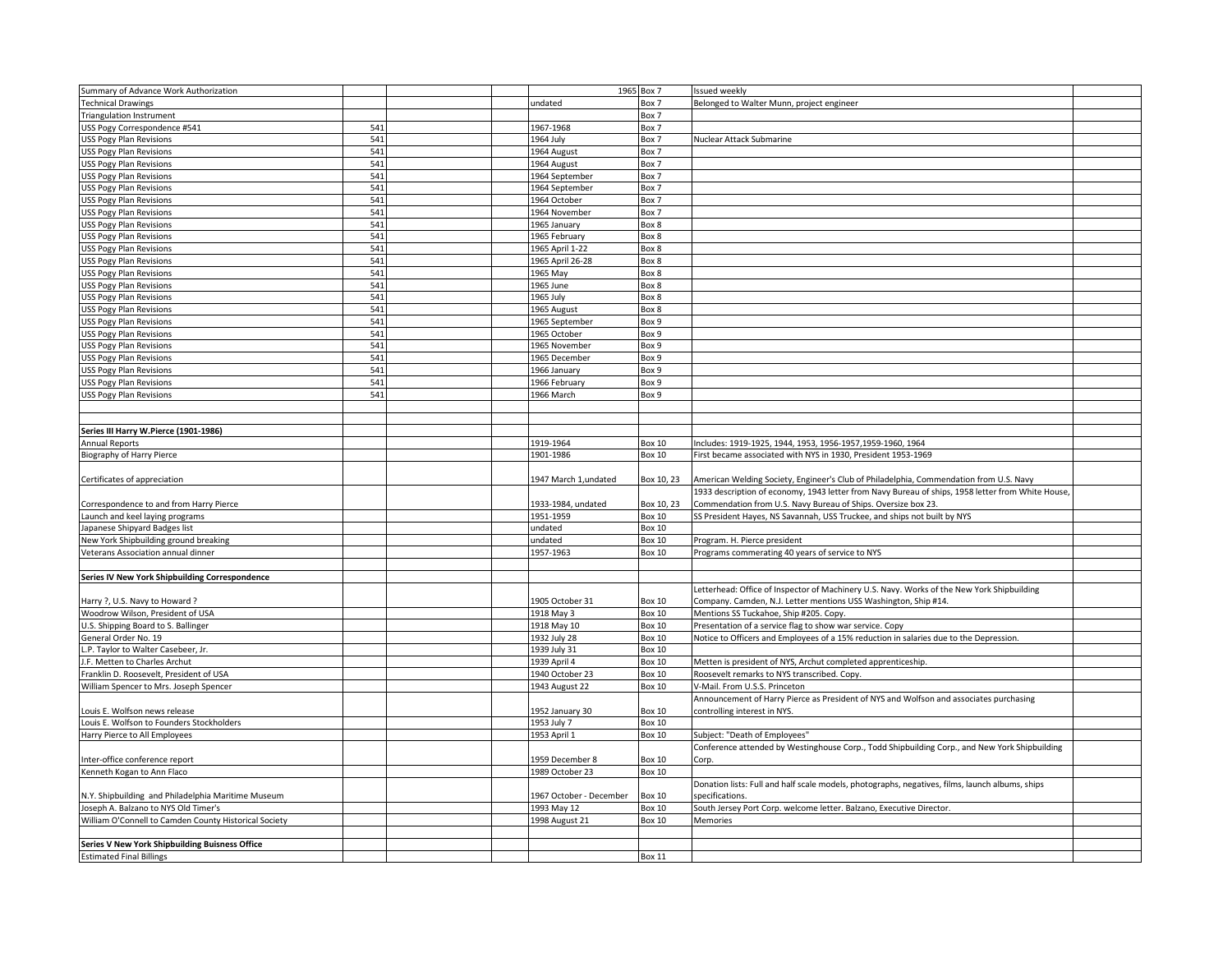| Office Forms                                           |  |                       | <b>Box 11</b> |                                                                                             |                 |
|--------------------------------------------------------|--|-----------------------|---------------|---------------------------------------------------------------------------------------------|-----------------|
| <b>Office Supplies</b>                                 |  |                       | Box 11        |                                                                                             |                 |
| Public Service Electric & Gas Co. Rates                |  | 1958-1971             | Box 11        | For large power and lighting service.                                                       |                 |
| Purchase Orders Correspondence                         |  |                       | 1940 Box 11   |                                                                                             |                 |
| Purchase Orders Correspondence                         |  |                       | 1941 Box 11   |                                                                                             |                 |
| Purchase Orders Correspondence                         |  |                       | 1942 Box 11   |                                                                                             |                 |
| Purchase Orders Correspondence                         |  | 1943                  | <b>Box 11</b> |                                                                                             |                 |
| urchase Orders Correspondence                          |  |                       | 1944 Box 11   |                                                                                             |                 |
| Purchase Orders Correspondence                         |  | 1955-1956             | Box 11        | Dry dock correspondence                                                                     |                 |
|                                                        |  |                       |               |                                                                                             |                 |
| Purchase Orders NYS Departments                        |  | 1938                  | <b>Box 11</b> | Drafting room                                                                               |                 |
| Purchase Orders NYS Departments                        |  | 1940                  | <b>Box 11</b> |                                                                                             |                 |
| Purchase Orders NYS Departments                        |  |                       | 1941 Box 11   | Record building storage.                                                                    |                 |
| Purchase Orders NYS Departments                        |  | 1942                  | <b>Box 11</b> | Pipe welding shop.                                                                          |                 |
| urchase Orders NYS Departments                         |  | 1943                  | <b>Box 11</b> | Change cafeterias to toilets                                                                |                 |
| Purchase Orders NYS Departments                        |  |                       | 1946 Box 11   | Portable preheat equipment for welding on ships                                             |                 |
| Purchase Orders NYS Index for file cabinets            |  |                       | Box 12        |                                                                                             |                 |
| Purchase Orders Vendor AIRCO                           |  | 1960-1965             | Box 12        | Air Reduction Sales Company - Nitrogen                                                      |                 |
|                                                        |  |                       |               |                                                                                             |                 |
| Purchase Orders Vendor Air Products and Chemicals Inc. |  | 1961-1967             | Box 12        | Argon, Hydrogen, Nitrogen, Oxygen. Paper on General requirements for naval nuclear material |                 |
| Purchase Orders Vendor Esso Oil Co.                    |  | 1959-1967             | <b>Box 12</b> |                                                                                             |                 |
|                                                        |  |                       |               |                                                                                             |                 |
| Purchase Orders Vendor General Dynamics                |  | 1959-1962             | Box 12        | Liquid Carbonic Division                                                                    |                 |
| Purchase Orders Vendor General Electric                |  |                       | 1945 Box 12   | Data on crane motors                                                                        |                 |
| Purchase Orders Vendor Hess Oil and Chemical Corp.     |  | 1961-1967             | Box 12        | Includes newspaper clippings with oil prices                                                |                 |
| Purchase Orders Vendor Union Carbide Corp.             |  | 1951-1966             | Box 12        | Argon and Helium                                                                            |                 |
| United States Maritime Commission                      |  | 1946                  | <b>Box 12</b> | Crew and Officer Standard Furniture Catalog                                                 |                 |
| USS Pogy Open Order List                               |  |                       | 1967 Box 13   |                                                                                             |                 |
| USS Pogy Material List                                 |  | 1967 Sept.-Nov.       | Box 13        | Received after cut off date                                                                 |                 |
| <b>USS Pogy Purchase Orders</b>                        |  | 1967                  | <b>Box 13</b> | Vendor address                                                                              |                 |
| USS Pogy Purchase Orders-Navy                          |  | 1967                  | <b>Box 13</b> |                                                                                             |                 |
| USS Pogy Purchase Orders Ready to Ship                 |  |                       | 1967 Box 13   |                                                                                             |                 |
|                                                        |  | 1967                  | <b>Box 13</b> |                                                                                             |                 |
| USS Pogy Purchase Orders - Retainage                   |  |                       |               |                                                                                             |                 |
| JSS Pogy Purchase Orders Termination                   |  |                       | 1967 Box 13   | For convenience of the government                                                           |                 |
| <b>USS Pogy Vendor Claims</b>                          |  | 1964-1967             | Box 13        | Not covered by invoices.                                                                    |                 |
| <b>USS Pogy Vendor Termination Problems</b>            |  |                       | 1967 Box 13   |                                                                                             |                 |
| Vendors A-I, Addresses                                 |  |                       | Box 13        |                                                                                             |                 |
| Vendors I-Z, Addresses                                 |  |                       | Box 13        |                                                                                             |                 |
|                                                        |  |                       |               |                                                                                             |                 |
| Series VI New York Shipbuilding Union Material         |  |                       |               |                                                                                             |                 |
| ndustrial Union of Marine & Shipbuilding Workers       |  | 1939 October 4        | Box 14        | Local #1 Agreement with New York Shipbuilding                                               |                 |
| ndustrial Union of Marine & Shipbuilding Workers       |  | 1940 October 4        | <b>Box 14</b> | Local #1 Agreement with New York Shipbuilding                                               |                 |
| ndustrial Union of Marine & Shipbuilding Workers       |  | 1955, 1963            | <b>Box 14</b> | AFL-CIO Lodge 801 Agreement with New York Shipbuilding                                      |                 |
|                                                        |  |                       |               |                                                                                             |                 |
|                                                        |  |                       |               | Local #209 American Federation of Technical Engineers, AFL-CIO. Agreement with New York     |                 |
| nternational Brotherhood of Boilermakers.              |  | 1963, 1966            | Box 14        | Shipbuilding                                                                                |                 |
| Ladies Auxiliary Industrial Union of Marine            |  | 1943.1958             | Box 14        | Lodge # 801, AFL-CIO Constitution and By-Laws, Social nite card.                            |                 |
| Marine Draftsmen's Association                         |  | 1961 June 15          | Box 14        | Local #209 Constitution and By-Laws                                                         |                 |
| Marine Draftsmen's Association Relief                  |  | 1953, 1954, 1956      | <b>Box 14</b> | Relief Association at New York Shipbuilding, By-Laws                                        |                 |
| New York Shipbuilding Legal Actions                    |  | 1948-1955             | <b>Box 14</b> |                                                                                             |                 |
| <b>Union Bumper Stickers</b>                           |  | undated               | Box 14        | Boilermakers, AFL-CIO, Marine Draftsmen Association                                         |                 |
| <b>Union Matters</b>                                   |  | 1945-1947             | <b>Box 14</b> | Includes memo of desire to observe F.D. Roosevelt Funeral.                                  |                 |
| Union Membership Cards and Records                     |  | 1933, 1934, 1942 1948 | Box 14        | Record of payment of dues belonged to Walter Fingers                                        | In conservation |
| <b>Union Periodicals</b>                               |  | 1950-1955             | Box 14        | Boilermakers Journal, "On the Line"                                                         |                 |
| Union Print Material                                   |  | 1944-1948             | <b>Box 14</b> | Includes Workers at War by Raymond Bancroft                                                 |                 |
|                                                        |  |                       |               |                                                                                             |                 |
|                                                        |  |                       |               |                                                                                             |                 |
| Series VII Human Resources, Apprenticeships            |  |                       |               |                                                                                             |                 |
| Announcement by the NY Shipbuilding Corporation        |  | 1934 November         | <b>Box 15</b> | Biographies of President, Executive Vice President, General Manager                         |                 |
| Cartoon by Robert Durand                               |  | 1957                  | <b>Box 15</b> | "Dipper Dredge"                                                                             |                 |
| Certificates from NY Shipbuilding to employees         |  | 1911, 1944, 1945      | Box 15        |                                                                                             |                 |
| <b>Classification and Rates</b>                        |  | 1957, 1958            | <b>Box 15</b> |                                                                                             |                 |
| Daily Report Cards                                     |  | 1940s                 | <b>Box 15</b> |                                                                                             |                 |
| <b>Department Bosses</b>                               |  | undated               | Box 15        |                                                                                             |                 |
| Employee notebooks                                     |  | 1940-1960             | Box 15        | Notebooks belonging to Hobart Emmett. Wages, taxes and ships completed.                     |                 |
| <b>Employee Pay Records</b>                            |  | 1920s-1940s           | Box 15        |                                                                                             |                 |
|                                                        |  |                       |               |                                                                                             |                 |
| <b>Employee Photos/Badges</b>                          |  |                       | 1961 Box 15   | Record of Edward L. Teale, President of New York Ship, 1955-1965. Sustained head injury.    |                 |
|                                                        |  |                       |               |                                                                                             |                 |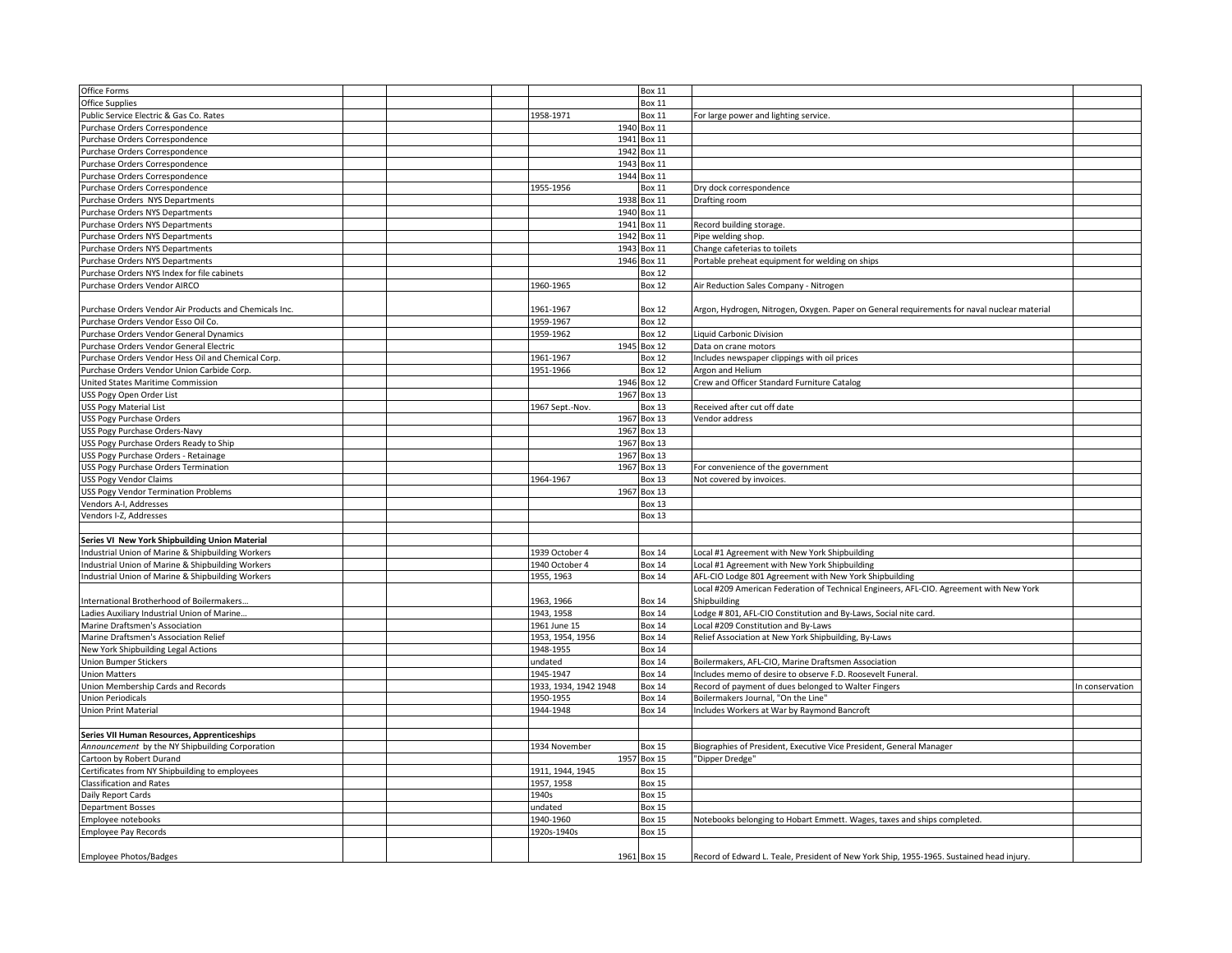| <b>Employee Record</b>                                               | 1918, 1919, 1966         | <b>Box 15</b>                | R.W. Williams                                                                                    |                 |
|----------------------------------------------------------------------|--------------------------|------------------------------|--------------------------------------------------------------------------------------------------|-----------------|
| Employee Records, Folders 1                                          | 1941-1967                | <b>Box 15</b>                |                                                                                                  |                 |
| Employee Records, Folders 2                                          | 1941-1967                | <b>Box 15</b>                | Records contain personal information. Restrictions may apply                                     |                 |
| Employee Schedule                                                    |                          | 1941 Box 16                  |                                                                                                  |                 |
| <b>Employee Separation Notices</b>                                   | 1942-1962                | <b>Box 16</b>                |                                                                                                  |                 |
| <b>Employee Time Cards</b>                                           | 1930s, undated           | <b>Box 16</b>                | Records contain social security numbers. Restrictions may apply.                                 |                 |
| <b>Employee Transfer Notices</b>                                     | 1955-1956                | Box 16                       |                                                                                                  |                 |
|                                                                      |                          |                              |                                                                                                  |                 |
| Foreman's Association Dinner Party                                   | 1942 October 3           | <b>Box 16</b>                |                                                                                                  |                 |
| <b>Hiring Material</b>                                               |                          | <b>Box 16</b>                |                                                                                                  |                 |
| Information for Employees                                            | 1919-1969                | <b>Box 16</b>                |                                                                                                  |                 |
| Newsletter Bell Buoy                                                 | 1966 August 5            | <b>Box 16</b>                |                                                                                                  |                 |
| New York Shipbuilding Apprentice Francis Szczepanski                 | 1940-1942                | <b>Box 16</b>                |                                                                                                  |                 |
| New York Shipbuilding Apprentice List                                | undated                  | <b>Box 16</b>                | Department 47, Sheet Metal Shop                                                                  |                 |
| New York Shipbuilding Apprenticeship Program Folder 1                |                          | 1942 Box 16                  | Coppersmith. Year books.                                                                         |                 |
|                                                                      |                          |                              |                                                                                                  |                 |
| New York Shipbuilding Apprenticeship Program Folder 2                |                          | 1942 Box 16                  | Carpentry. Includes Identification card for Hobart Emmett                                        |                 |
| New York Shipbuilding Club House History                             |                          | 1936 Box 16                  |                                                                                                  |                 |
| New York Shipbuilding Square Club                                    | undated                  | <b>Box 16</b>                |                                                                                                  |                 |
| Organizational Charts                                                | 1953, 1963               | <b>Box 23</b>                |                                                                                                  |                 |
| Seniority Lists                                                      | 1944, 1948               | <b>Box 23</b>                |                                                                                                  |                 |
| Traveler's Insurance for Employees                                   |                          | 1938 Box 16                  |                                                                                                  |                 |
| U.S. Government Employees Transport Ticket                           | undated                  | <b>Box 16</b>                | Good for One Ride on Street Car or Bus                                                           |                 |
| Watchman/U.S.Coast Guard Certified                                   | 1942-1945                | <b>Box 16</b>                |                                                                                                  |                 |
|                                                                      |                          |                              |                                                                                                  |                 |
| Watchman notebooks                                                   | 1942-1945                | <b>Box 16</b>                | Includes 1920 envelopes of Night Force                                                           |                 |
|                                                                      |                          |                              |                                                                                                  |                 |
| Series VIII History of New York Shipbuilding                         |                          |                              |                                                                                                  |                 |
|                                                                      |                          |                              | Larry Wilder aquired New York Ship and renamed it American Brown Bovari Co. Electric Company     |                 |
| American Brown Bovari Company                                        | 1931 April 7             | <b>Box 17</b>                | and Shiipbuilding                                                                                |                 |
| Anniversary Stamp for SS J.M. Guffy                                  | 2000 November 29         | <b>Box 17</b>                |                                                                                                  |                 |
|                                                                      | 1949-1995                | Box 17                       |                                                                                                  |                 |
| Bibliography of archival sources for New York Ship                   |                          |                              |                                                                                                  |                 |
| General Yard and Grounds maps                                        | undated                  | <b>Box 17</b>                |                                                                                                  |                 |
| listory of New York Shipbuilding Corp.                               | 1964, 1993               | <b>Box 17</b>                |                                                                                                  |                 |
| Musical score. N.Y.S. March by Splane                                |                          | 1918 Box 23                  |                                                                                                  | In conservation |
| <b>Newspaper Clippings</b>                                           | 1899-2000                | <b>Box 17</b>                |                                                                                                  |                 |
|                                                                      |                          |                              |                                                                                                  |                 |
| Newspaper Clippings                                                  | 1944-2000                | <b>Box 17</b>                | Original newspapers                                                                              |                 |
|                                                                      |                          |                              |                                                                                                  |                 |
| <b>Newspaper Clippings</b>                                           | 1944-2000                | <b>Box 17</b>                | Copies of newspapers                                                                             |                 |
| New York Ship Corp. Old Timers Reunion                               | 1993-1996                | <b>Box 17</b>                | Coordinated by South Jersey Port Corporation                                                     |                 |
| New York Ship Corp A History and Record                              |                          | 1931 Box 17                  |                                                                                                  | In conservation |
| Play by Joseph M. Paprzycki                                          |                          | 1995 Box 17                  | "Last Rites" takes place in Camden NJ 1966-1967                                                  |                 |
| Play by Joseph M. Paprzycki Revision                                 |                          | 1999 Box 17                  | "Last Rites" takes place in Camden NJ 1966-1967                                                  |                 |
|                                                                      |                          |                              | Episode written about U.S.S. South Dakota, from book "Old Nameless: The Epic of a U.S.           |                 |
| "So Sorry Please" by Sidney Shalett                                  |                          | 1943 Box 23                  | Battlewagon"                                                                                     |                 |
|                                                                      |                          |                              |                                                                                                  |                 |
|                                                                      |                          |                              | Created by the State Legislature as the sole agency responsible for port development in southern |                 |
| South Jersey Port Corporation                                        |                          | 1968 Box 17                  | New Jersey                                                                                       |                 |
| South Jersey Port Corporation                                        |                          | 1991 Box 17                  | Annual Report. Joseph Balzano, Executive Director                                                |                 |
|                                                                      |                          |                              |                                                                                                  |                 |
| <b>Series IX Print Material</b>                                      |                          |                              |                                                                                                  |                 |
| <b>Black Horse News</b>                                              | 1955-1960                | <b>Box 18</b>                | Merritt-Chapman & Scott Corporation                                                              |                 |
| Careers in Shipbuilding                                              |                          | 1960 Box 18                  | New York Shipbuilding Corporation                                                                |                 |
|                                                                      |                          | <b>Box 18</b>                | See pages 24-27                                                                                  |                 |
| The Compass                                                          | 1959 March-April         |                              |                                                                                                  |                 |
| The Link                                                             | 1967 October 27          | <b>Box 18</b>                | New York Shipbuilding Corporation, Newsletter                                                    |                 |
| <b>Marine Engineering</b>                                            | 1956, 1962               | <b>Box 18</b>                | 1956 reprint article by Harry Pierce                                                             |                 |
| Merritt-Chapman & Scott Corporation                                  | 1957, 1965               | <b>Box 18</b>                | Annual Report, Louis Wolfson, President                                                          |                 |
|                                                                      |                          |                              | Journal 23, Towards Détente in the Navy's Cold War with American Shipbuilders by William Barton, |                 |
| National Contract Management Quarterly                               |                          | 1976 Box 18                  |                                                                                                  |                 |
| Naval History. USS Cabot                                             | 1990 Spring. Vol.4, No.2 | <b>Box 18</b>                | Unites States Naval Institute Volume 4, No.2                                                     |                 |
| New York Shipbuilding Corporation                                    |                          | 1921 Box 18                  | Photographic Impressions                                                                         |                 |
|                                                                      |                          |                              |                                                                                                  |                 |
| New York Shipbuilding Corporation                                    |                          | 1943 Box 18                  | Drawing. "T'was the Day Before Christmas" by Raymond Bancroft                                    |                 |
| New York Shipbuilding Corporation Pamphlets                          | 1950-1966                | <b>Box 18</b>                | NY Shipbuilding Corp., Steel Fabrication, This is NY Ship                                        |                 |
| New York Shibuilding Corporation Public Auction                      | 1965 November 8          | <b>Box 18</b>                | Public Auction Advertisement of surplus machinery                                                |                 |
| New York Shipbuilding Corporation                                    | undated                  | <b>Box 18</b>                | Print fragments                                                                                  |                 |
| Sea Classics                                                         | 1990, 1994               | <b>Box 18</b>                | Articles on USS Cabot, USS Princeton                                                             |                 |
| Shipways                                                             | 1958, undated            | <b>Box 18</b>                | New York Shipbuilding Corporation                                                                |                 |
| Society of Naval Architects and Marine Engineers<br><b>Tiger Rag</b> | 1990-1993                | 1943 Box 18<br><b>Box 18</b> | Article by John Metten, President of NYSC, No. H-24<br>U.S.S. Princeton publication              |                 |